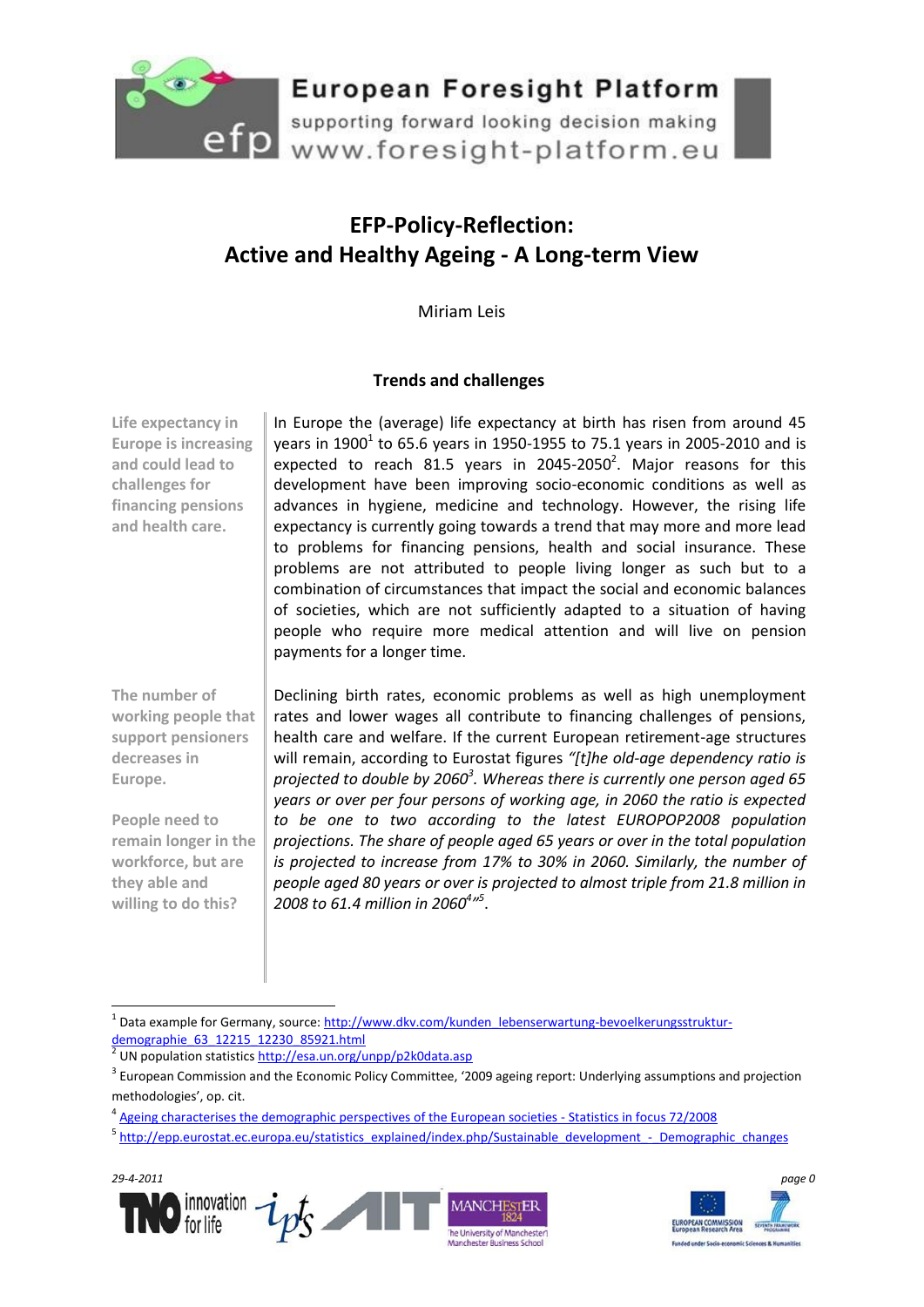

supporting forward looking decision making Tp www.foresight-platform.eu

**If "Active and healthy ageing" becomes reality, many problems would be solved.** Therefore reforms in regard to the retirement age and work-biography of elderly people need to be implemented. However, in order to achieve this, the quality of life of elderly people and the quality of ageing as such needs to be improved. Only if old people remain healthy and active even within high age, they will be able to remain socially and economically active, actively contribute to the economy and do not require extensive medical care and assistance. This is the reason why "Active and Healthy Ageing" is considered to be a central goal for society to invest in.

The goal of "Active and Healthy Ageing" needs to be tackled from different sides and requires investments, actions and reforms to intertwine with each other (e.g. if people are able to work longer, retirement laws need to be adapted and suitable jobs need to be available).

### **Action points and policy proposals**

**"Active and Healthy Ageing" has also been a topic of EFP!**

**"Active and Healthy Ageing" needs coordination from policy; perhaps even a dedicated ministry.**

**R&D needs to focus even more on this topic.** 

**"Active and Healthy Ageing" needs healthy products and supportive services.**

**Innovations need to become more usercentred.**

At the expert workshop of the European Foresight platform on "Active and Healthy Ageing" (Brussels, January 31, 2011), some major issues have been discussed and proposals have been made that relate to policy action.

Healthy ageing has been considered of such importance that it may be of advantage to create a specialised authority that deals with the social, economic, scientific, technological, legal and ethical issues around ageing and strategies for implementing "active and healthy ageing". Also research investments, funding and support should even more focus on this topic, which includes treatments for age-related diseases (especially dementia), regenerative medicine, but also research that could lead to a better understanding of the ageing process itself (in order to possibly minimising some of the degenerating processes) as well as social and psychological research that will help to improve the wellbeing and social integration of elderly.

The workshop participants also agreed that there is a need for better standardisation of products and interfaces to allow for interoperability of devices. This is especially important for the improvements of eHealth, telemedicine and assistive technology infrastructures to improve the autonomy of the elderly. The users themselves (the elderly and care personnel) should also stand in the centre of product development and products need to be designed more user friendly especially for the elderly. It has been emphasised that ageing begins at birth and thus all products and services as well as working environments need to focus much more on health sustainment and improvement. Industries, service providers and educators need to get the right incentives for following this path. Industry in general should become more responsible for supporting active and



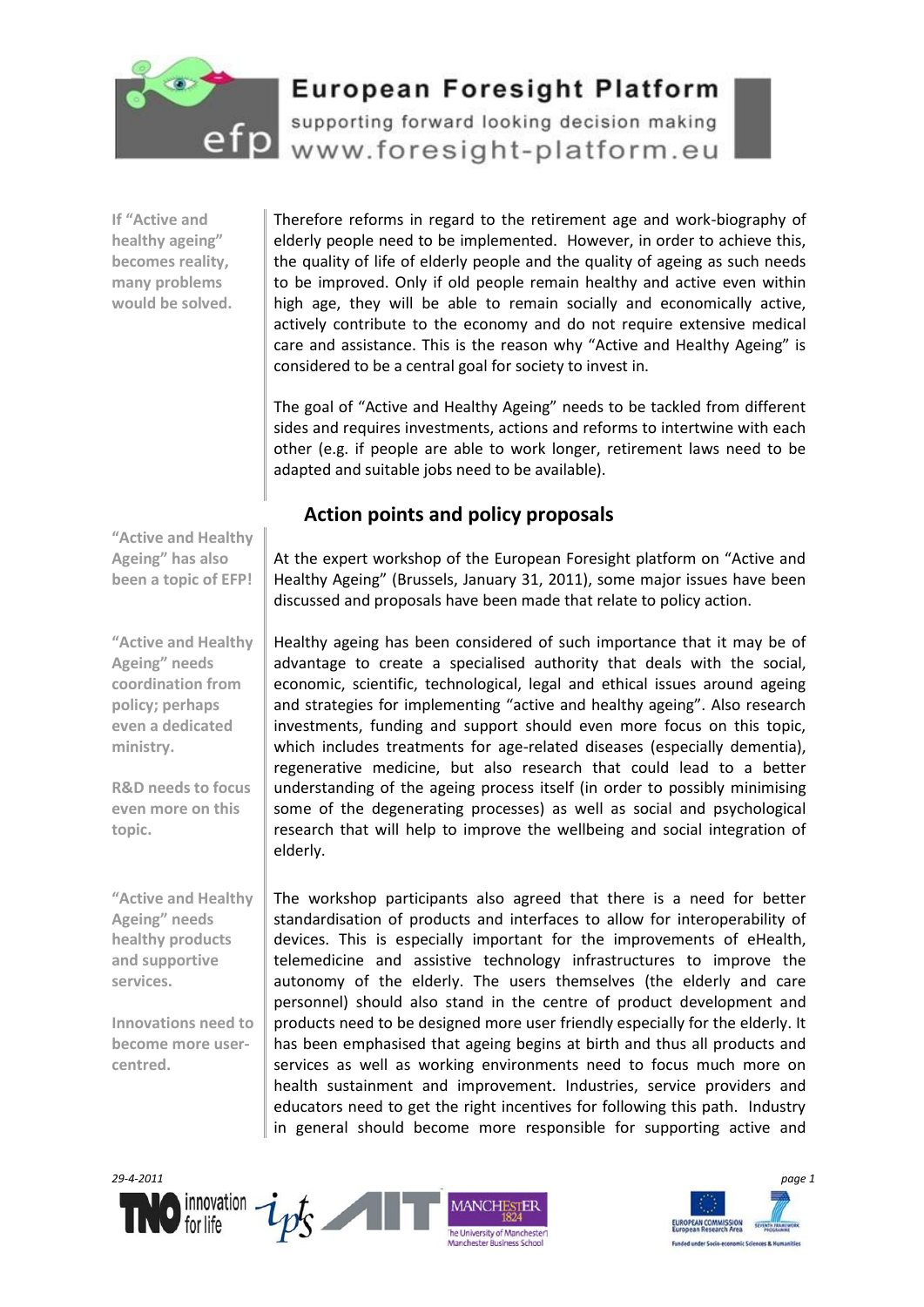

supporting forward looking decision making efp www.foresight-platform.eu

**Industries need to take more responsibility and policy making could provide incentives and support.**

**The work environment plays an important role.**

**Education should focus on healthy** 

**If the current trend remains, a huge shortage in care professionals is expected.**

**People need to get incentives to work in the demanding and low paid care** 

**Innovative models for care need to be** 

**The infrastructure for assistive** 

**technologies needs to be improved.**

**Policy making should give support and incentives.** 

<u>.</u>

**created and supported.**

**living.**

**sector.**

healthy ageing through their products, services and practices. Strategies similar to those about energy consumption guidelines for products supporting healthy and active ageing could be one idea. However the challenge in the context of policy-making is in how far regulatory frameworks are required from policy making or in how far actions can be left to the market.

The work environment also plays an important role for human health and thus healthy ageing. It does not only include obvious safety measures but also ergonomics, work-life balance and socio-psychological dimensions. In order to integrate elderly workers in the labour market, suitable jobs need to exist and even company structures may need to be reformed. Adapting a healthier life style should also be put on the school curricula and courses, e.g. by healthcare and insurance providers.

Health care delivery could become very challenging, especially if active and healthy aging will be less successful than envisioned. If the current trend continues, large deficits in financial resources for pensions and health care as well as lacking personnel for elderly care are expected. "*By 2020 there will be a shortage of approximately 1,000,000 healthcare workers in the EU*" 6 . Although care-workers need to be highly trained and do responsible work, they are generally rather low paid and people have few incentives to take up this profession, which increases the shortages in human resources. However, wage increases would put an even greater burden on financing. Thus other incentives need to be found for encouraging people to work in the elderly care profession.

But also institutional changes have been proposed by the experts, e.g. integrative care, an integration of homes and hospitals and new forms of community living designed for the needs of elderly. But also implementations and regulations in the area of telecommunication and privacy protection need to be adapted to better enable supportive technologies like eHealth and telehealth applications. The implementation of assistive technologies also raises new legal questions, e.g. in regard to liability issues, a situation which could become even more complicated when dealing with demented persons.

The major role of policy in supporting active and healthy ageing can be seen in providing incentives, setting framework conditions and implementing institutions for independent evaluation and quality control. I think there should be a reference to the following picture wich is the only

one to include. The rest will be a separate annax. That is my suggestion.

6 [http://ec.europa.eu/health-eu/newsletter/54/newsletter\\_en.htm](http://ec.europa.eu/health-eu/newsletter/54/newsletter_en.htm)